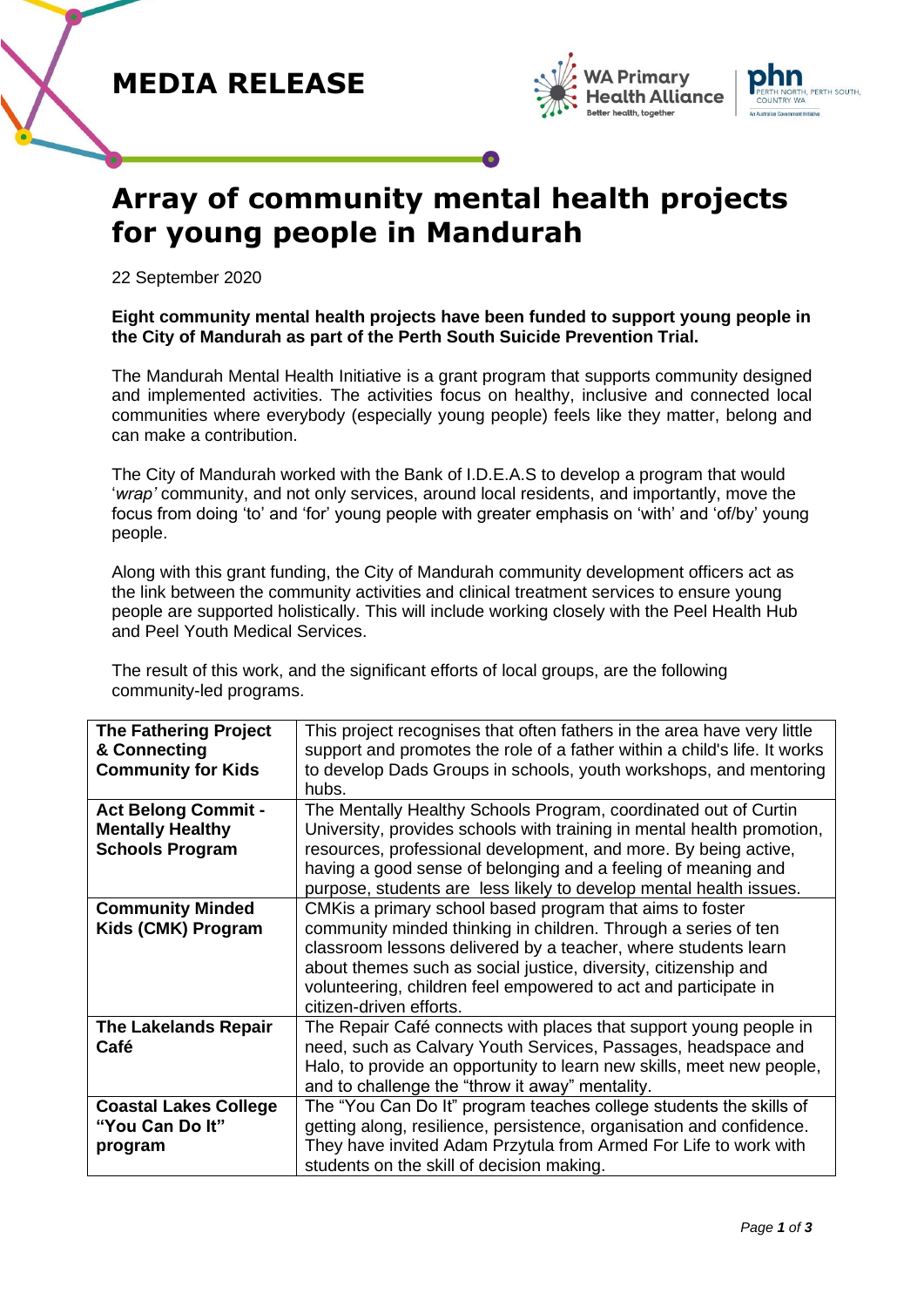

| Neighbourhood<br><b>Connect Inc.</b>                                                                        | Neighbourhood connect promotes social integration as an important<br>step to combat loneliness and depression. Their vision is that every<br>Australian has the opportunity to be connected in a neighbourhood<br>group and enjoy feeling part of a community.                                                                                                                                        |
|-------------------------------------------------------------------------------------------------------------|-------------------------------------------------------------------------------------------------------------------------------------------------------------------------------------------------------------------------------------------------------------------------------------------------------------------------------------------------------------------------------------------------------|
| <b>Dismantle Inc. - Bike</b><br><b>Rescue</b>                                                               | Dismantle is a charity that delivers outreach programs to empower<br>at-risk and disadvantaged youth within Western Australia, helping<br>them rediscover and achieve their ambitions, as well as overcome<br>significant barriers for successful engagement and participation in                                                                                                                     |
|                                                                                                             | education, training and/or employment pathways. Bike Rescue is<br>their mentoring program, which uses bike mechanics as a vehicle for<br>counselling, soft skill development, and an opportunity to work on<br>vocational goals.                                                                                                                                                                      |
| <b>Mandurah Performing</b><br><b>Arts Centre -</b><br><b>We/They/Me Youth</b><br><b>Photography Project</b> | We//They//Me is designed to engage young people in conversations<br>around identity, mental health and belonging through photography.<br>Photographs will be portraits and imagery that raise the profile of<br>young people, celebrating their individuality and sharing their stories,<br>shouting from the rooftops about who they are, what they love, their<br>dreams, ambitions and challenges. |

**Quotes attributed to** WA Primary Health Alliance Suicide Prevention Manager Sharleen Delane:

"The eight incredible community projects that form this initiative will help young people to build resilience, create strong support networks and connect with like-minded individuals in their area.

"Community-led initiatives are a critical part of the Perth South Suicide Prevention Trial, to create a sustainable foundation for mental health support, beyond the life of the Trial itself."

## **Quotes attributed to** Peter Kenyon from Bank I.D.E.A.S

"I've always believed that whatever the issue community is the answer. COVID-19 has had many silver linings and one is that while many traditional services and programs could not function, community solidarity, neighbour support and local compassion flourished.

People discovered that only way to get through difficult times is together, to truly experience connection with others. These community led projects illustrate this same reality – people don't function well or heal in isolation, but they do in this thing called in community."

### **The Trial**

This initiative is part of the Australian Government's Peel, Rockingham and Kwinana Suicide Prevention Trial, led by WA Primary Health Alliance and Peel and Rockingham Kwinana Community Response Steering Group.

The Peel, Rockingham and Kwinana region is one of 12 sites across Australia selected by the Australian Government to participate in The National Suicide Prevention Trial.

The 12 locations chosen for the Trial have a higher than average suicide rate and this major trial aims to find the most effective approaches to suicide prevention for at-risk populations and share this knowledge across Australia.